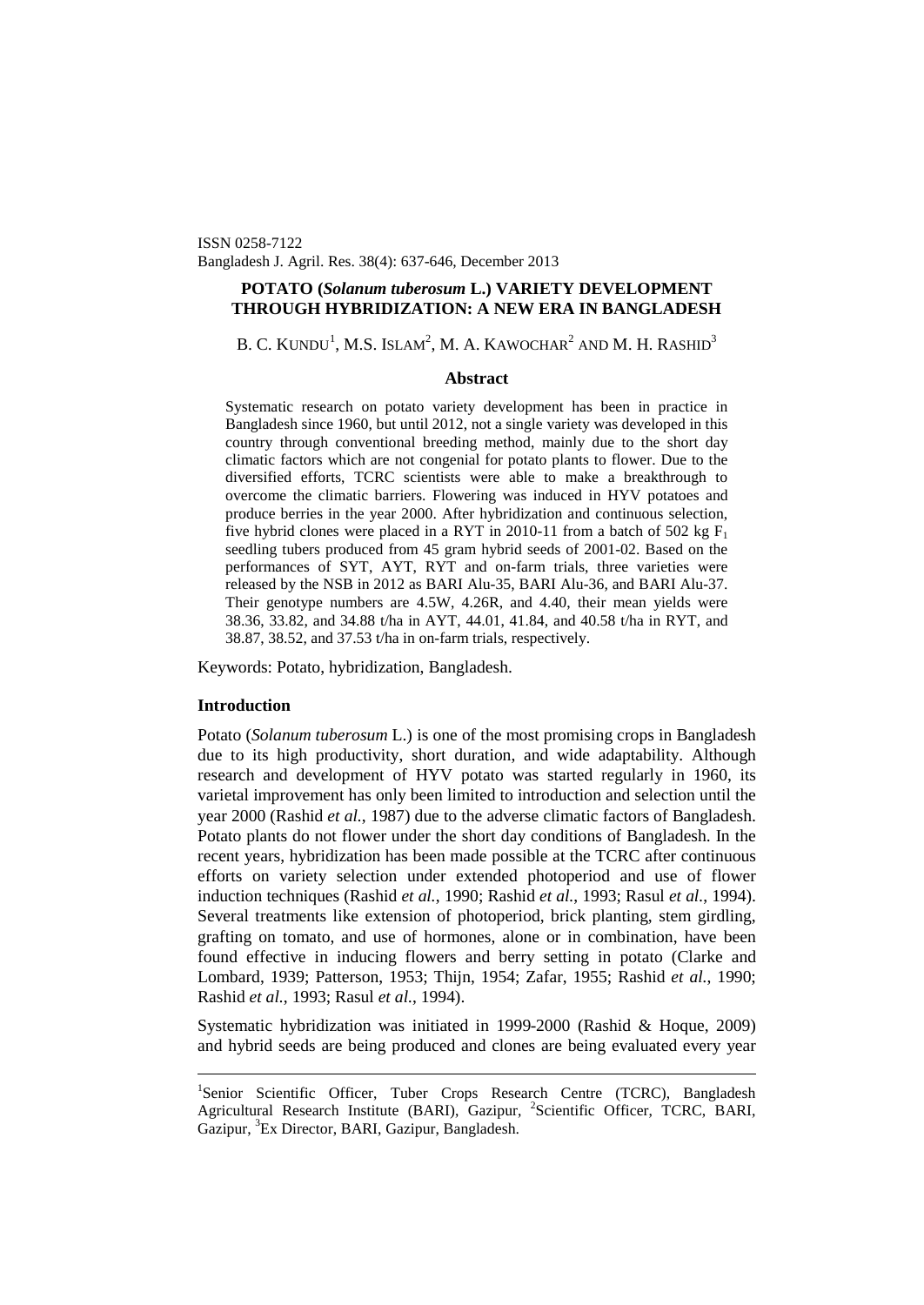following systematic evaluation procedure (TCRC, 2001 to 2010; Rashid, 2004). The first batch of clonal hybrids were evaluated by the Technical Committee in 1911-12 and three varieties were released in 2012 (TCRC, 2012; Kundu and Kabir, 2012). These are the first potato varieties of Bangladesh. Through this procedure, new varieties will be coming up with desired qualities, and thus the dependency on imported varieties will reduce. The major objective of the hybridization process is to develop new varieties with high yield, good marketability, disease and insect tolerance/resistance, good keeping quality, and wider adaptability.

#### **Materials and Method**

Potato breeding following hybridization is a complex and lengthy procedure developed through trials and errors of 1980s and 1990s (Rashid, 1993). Even after several treatment combinations, maximum varieties, especially long day adapted European ones could not be induced flower under Bangladesh condition. To overcome all the problems, breeding facilities were developed both at Joydebpur and Debigonj. Hybridization was done in open field under extended photoperiod up to 11 pm every day with the help of High Pressure Sodium lights maintaining a minimum of 500 Lux at plant level starting from the emergence to senescence of plants. After flowering, hybridization is made in possible combinations. Seeds are sown in specially prepared beds after breaking dormancy of the true seeds. Following procedure is generally followed to develop a variety after hybridization:

# **Procedure of variety development of potato through hybridization**

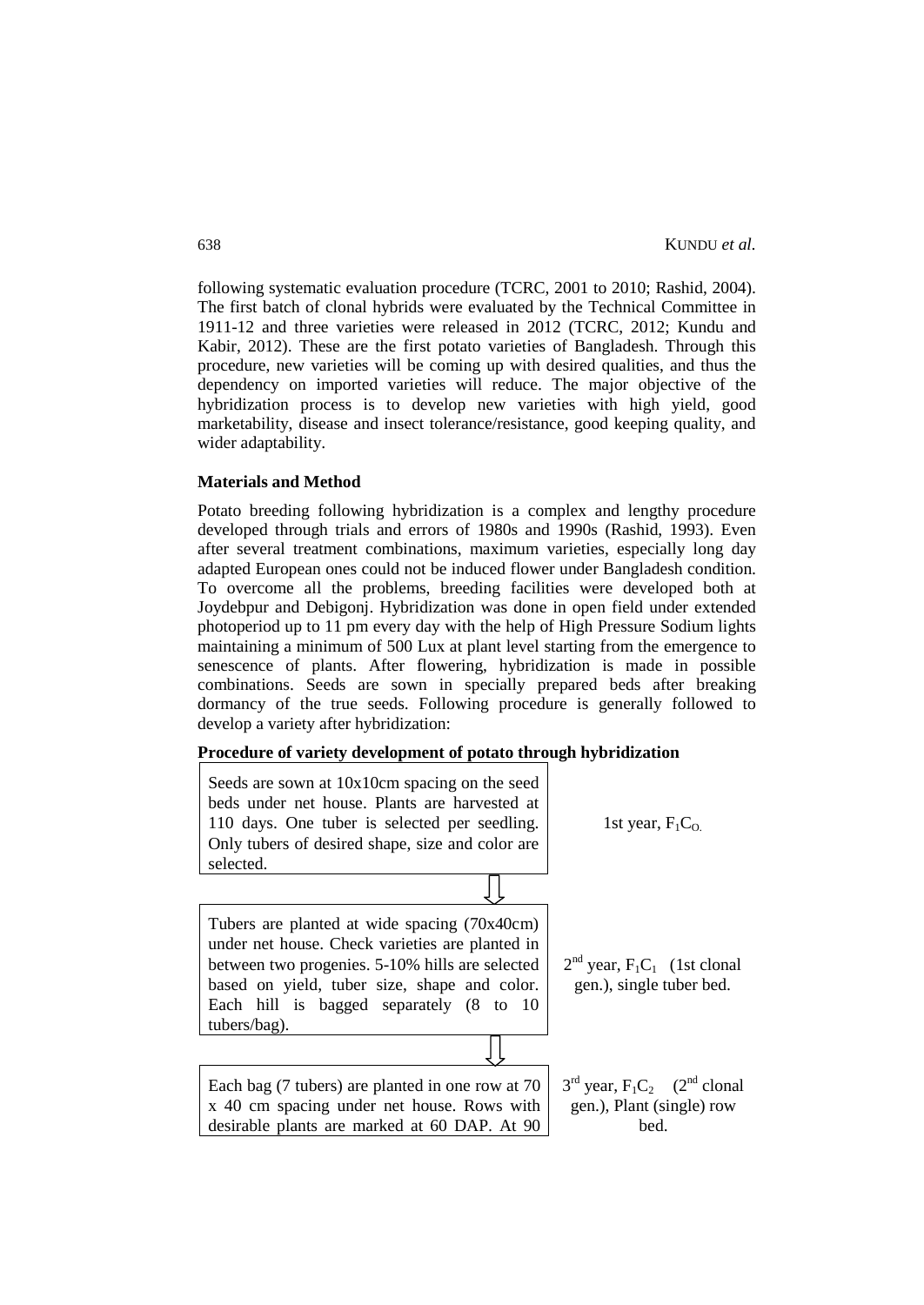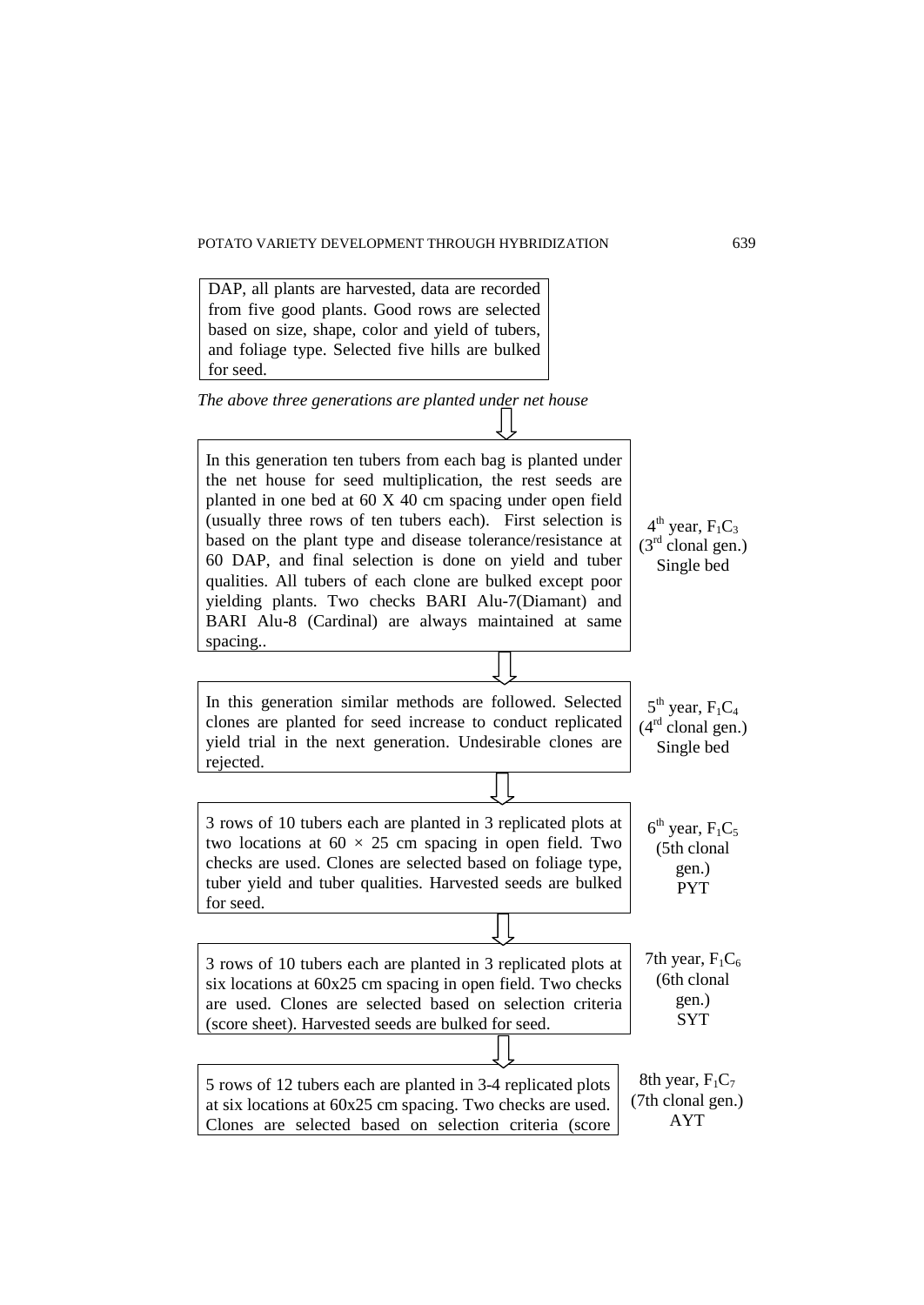9th year,  $F_1C_8$ (8th clonal gen.) RYT

sheet) and regional choice. Harvested seeds are bulked for seed.

Early variety, late planting, processing, storability, disease pressure, agronomic trials and participatory variety trials (PVS), etc. are done separately in this generation. Selection is based on all of the trials. A review meeting is done for selection of varieties to be placed in the RYT in the next season. PVS trial results, yield stability, farmers' preference, storability, etc. are considered during selection.

**Regional yield trial** (RYT) is done at  $8<sup>th</sup>$  or  $9<sup>th</sup>$  clonal generation.The trials are set up as per NSB requirement in each major agro-ecological region. At least six location means are required presently. One set of trial is conducted at BADC seed farm for their understanding. Net house materials are used. A variety is released by National Seed Board (NSB) on recommendation of the Technical Committee based on the results of the RYT and On-farm trial.

Six rows of 12 tubers each are planted in 3-4 replicated plots at least at six locations at  $60 \times 25$  cm spacing. Two checks are used. Two rows are harvested at 65 DAP and others are harvested at 90 DAP in presence of Regional Technical Committee of NSB.

**On farm/participatory trial:** With the same varieties at least two trials are set up at each of the six locations in farmers fields. The farmers grow the materials according to their own management but with the monitoring and supervision of the DAE officials and TCRC researchers. Data are recorded in presence of the Technical Committee at crop maturity.

#### **Results and Discussion**

The released three new varieties were selected out of 2001-02 crossed 45g true seeds in 20 combinations which produced 502 kg seedling tubers in 2002-03. Selected plants were grown in plant-rows out of which 400 lines were selected in 2003-04. In the next generation, 42 genotypes (single plots) were selected. In 2005-06, 32 genotypes were planted in replicated yield trial (PYT). In SYT, 18 clones were evaluated at two locations (2008-09). All of the generations' results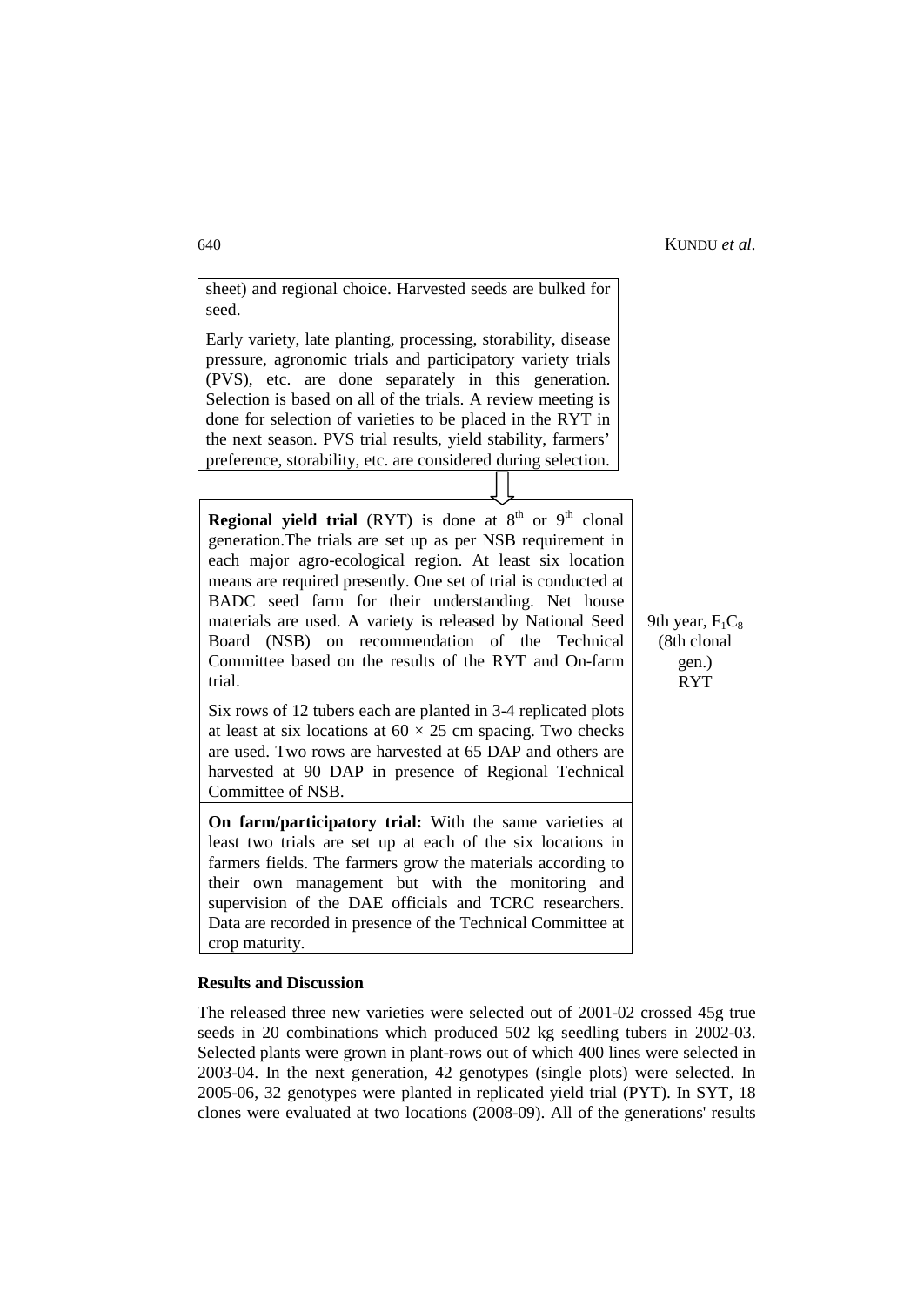|  |  | were encouraging (TCRC, 2001 to 2010). Advanced yield trial was conducted           |  |  |
|--|--|-------------------------------------------------------------------------------------|--|--|
|  |  | with 11 clones at six locations in 2009-2010. The results are presented in Table 1. |  |  |

| Hybrid                          | Tuber yield (t/ha) at 90 DAP |              |                                      |                        |                                        |                    |                           |       |
|---------------------------------|------------------------------|--------------|--------------------------------------|------------------------|----------------------------------------|--------------------|---------------------------|-------|
| clone/<br>variety               | Joy.                         |              | Mun.                                 | Bog.                   | Jam.                                   | Jes.               | Deb.                      | Mean  |
| 3.24                            | $26.10 \text{ c}$            |              | $26.3$ cde                           | $24.99 a-c$            | 33.50 e                                | 27.78 c            |                           | 27.73 |
| 4.11                            | 18.54 d                      |              | 22.00 e                              | 10.78d                 | 23.00 f                                | 18.59d             | 45.33 b-e 23.04           |       |
| 4.15                            | $25.20 \text{ c}$            |              | 36.80a                               | $24.35 a-c$            | 35.60 cd                               | 30.85 bc           | 46.63 a-e 33.24           |       |
| 4.26(W)                         | 33.07                        | <sub>b</sub> | $24.5$ de                            | $22.92$ bc             | $34.60$ de                             | 28.14c             | 47.31 a-d 31.76           |       |
| 4.26(R)                         | 22.97                        |              | cd 27.9 b-e                          | 21.75c                 | 41.70a                                 | 34.90 ab           | 53.70 ab                  | 33.82 |
| 4.27                            | 29.65                        |              | bc $32.50$ abc $28.51$ a-c $42.30$ a |                        |                                        | 35.83 ab           | 55.18 a                   | 37.33 |
| 4.32                            | 33.34                        | <sub>b</sub> | 33.20 abc 23.05 bc                   |                        | 39.50 b-e 39.59 a                      |                    | 54.98 a                   | 37.28 |
| 4.40                            | 27.05                        |              | bc $29.60$ a-d $31.94$ ab            |                        | $42.30$ ab                             | $36.30$ ab         | $42.07 \text{ c-f}$       | 34.88 |
| 4.47(R)                         | $25.64 \text{ c}$            |              | $34.30$ ab                           | $27.96$ a-c $36.60$ be |                                        | 33.24 abc 52.63 ab |                           | 35.06 |
| $4.5$ (W)                       | 41.08 a                      |              |                                      |                        | 33.00 abc 30.00 a-c 42.70 abc 31.30 bc |                    | $52.08$ ab                | 38.36 |
| 4.5 $(R)$                       | 27.58                        |              | bc 33.00 abc 22.31 c                 |                        | 31.40 de                               |                    | 33.05 abc 50.55 abc 32.98 |       |
| <b>BARI Alu-7</b><br>(Diamant)  | 27.53                        |              | bc $31.10$ a-d $32.89$ a             |                        | 41.40 ab                               | 31.39 bc           | 44.41 b-e 34.79           |       |
| <b>BARI Alu-8</b><br>(Cardinal) | 33.00 h                      |              | 27.90 b-e 32.59 a                    |                        | 29.50 e                                | 34.07 ab           | 46.18 a-e 33.87           |       |
| CV(%)                           | 12.70                        |              | 9.44                                 | 19.08                  | 7.45                                   | 10.29              | 12.3                      |       |

Table 1. Performances of  $F_1C_6$  clonal hybrids in AYT over six locations.

Means followed by the same or no letter in the same column do not differ significantly each other at the 5% level by DMRT

AYT results showed that the clones 4.5W, 4.40, and 4.26R performed better in most of the stations. 4.5W produced the highest mean yield (38.36 t/ha), followed by 4.40 (34.88 t/ha). 4.26R produced 33.82 t/ha. This high yield in the 8<sup>th</sup> generation is highly encouraging.

Similarly, in the RYT at six locations, 4.5 W produced the highest yield (44.01 t/ha), white 4.26 R produced the  $2<sup>nd</sup>$  highest yield (41.84 t/ha), closely followed by 4.40 (40.58t/ha). All these three were better than the checks (Table 3). Genotype 4.5 W also yielded highest at 65 days of harvesting (27.2 t/ha), 4.40 was the  $2<sup>nd</sup>$  highest (23.67), while 4.26R produced 20.9 t/ha (Table 2). The check varieties produced 24.34 and 23.13 t/ha. This indicated that these varieties are also early bulkers.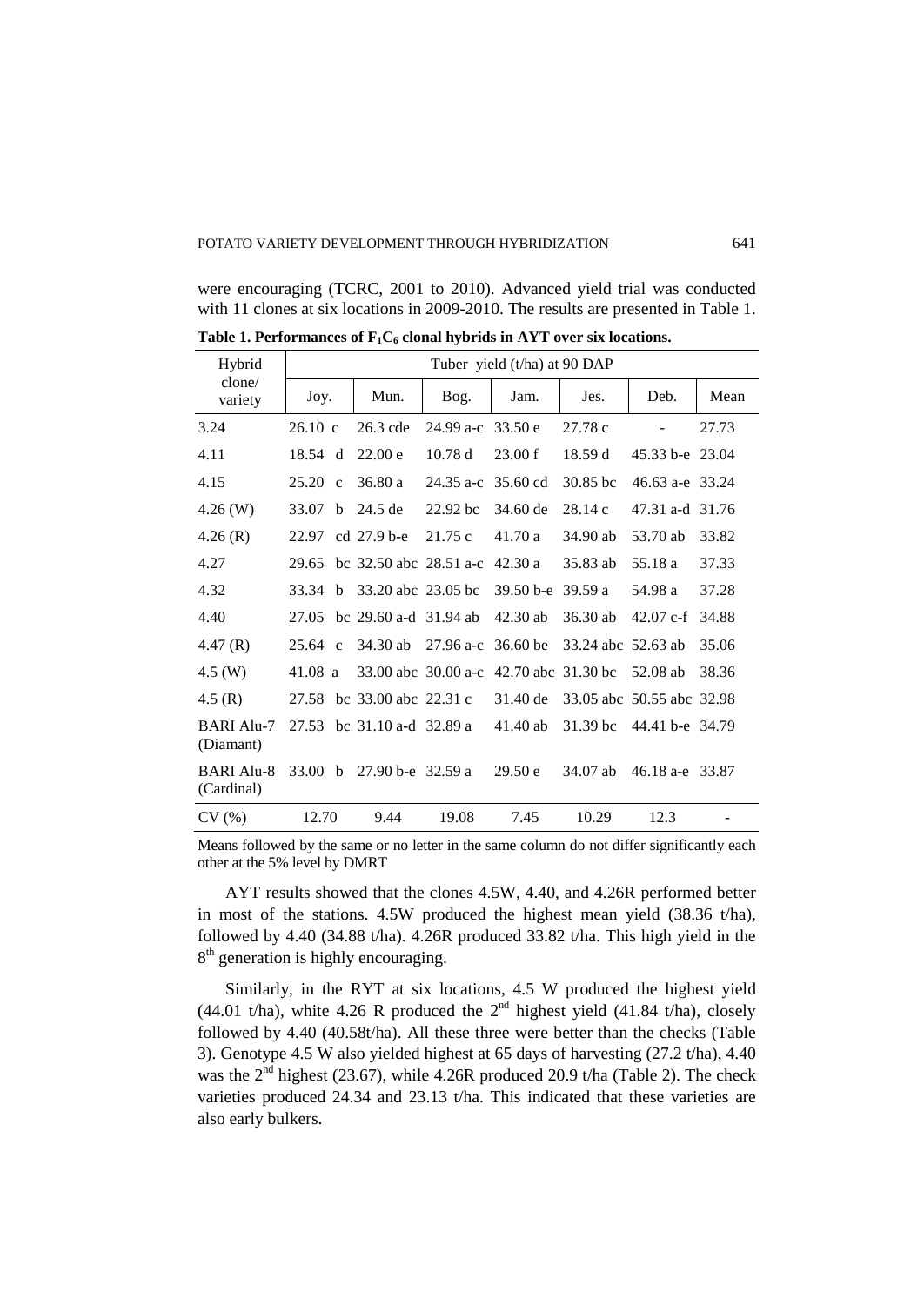| Hybrid                          | Tuber yield (t/ha) at 65 DAP |                    |                    |                                      |                         |       |       |  |  |
|---------------------------------|------------------------------|--------------------|--------------------|--------------------------------------|-------------------------|-------|-------|--|--|
| Clone/Variety                   | Joy.                         | Bog.               | Mun.               | Jes.                                 | Jam.                    | Deb.  | Mean  |  |  |
| 4.15                            | 18.43 a                      | 13.67 <sub>b</sub> | 11.50 <sub>b</sub> | $20.56 \text{ cd}$ $25.00 \text{ c}$ |                         | 23.56 | 18.79 |  |  |
| 4.26R                           | 19.58 a                      | $16.33$ ab         | 11.30 <sub>b</sub> |                                      | 24.00 bc 28.56 bc 25.65 |       | 20.90 |  |  |
| 4.27                            | 21.13a                       | $15.33$ ab         | 10.30 <sub>b</sub> | 16.36 d                              | 28.93 bc 23.01          |       | 19.18 |  |  |
| 4.40                            | 21.79a                       | 16.33 ab $20.60 a$ |                    | 23.03c                               | 30.72 ab 29.57          |       | 23.67 |  |  |
| 4.5 W                           | 23.98 a                      | 21.33a             | 17.77a             | 33.00a                               | 34.82 a                 | 29.31 | 27.26 |  |  |
| BARI Alu-7<br>(Diamant)         | 23.98a                       | $17.67$ ab         | 19.80 a            | 27.78 h                              | 30.76 ab 26.53          |       | 24.34 |  |  |
| <b>BARI Alu-8</b><br>(Cardinal) | 20.96a                       | 15.00 ab $20.10 a$ |                    |                                      | 23.89 bc 31.86 ab 26.94 |       | 23.13 |  |  |
| $CV\%$                          | 14.35                        | 16.07              | 0.98               | 7.63                                 | 13.09                   | 12.06 |       |  |  |

**Table 2. Performances of clonal potato hybrids for tuber yield at 65 DAP in RYT at six locations.**

Means followed by the same or no letter in the same column do not differ significantly each other at the 5% level by DMRT.

**Table 3. Performances of clonal potato hybrids for tuber yield in RYT at six locations.**

| Hybrid                    |                         |                    |             | Tuber yield (t/ha) at 90 DAP |                         |       |       |
|---------------------------|-------------------------|--------------------|-------------|------------------------------|-------------------------|-------|-------|
| Clone/Variety             | Joy                     | Bog                | Mun         | Jes                          | Jam                     | Deb   | Mean  |
| 4.15                      | 30.87 <sub>b</sub>      | 32.30c             | 32.85<br>bc |                              | 36.48 bc 45.73 ab       | 35.83 | 35.68 |
| 4.26R                     |                         | 33.95 ab 40.28 abc | 32.93<br>bc | 45.78 a                      | 52.09 a                 | 46.01 | 41.84 |
| 4.27                      | 37.30 a                 | $36.04$ bc         | 37.10<br>ab | 45.26a                       | 48.17 ab 40.23          |       | 40.68 |
| 4.40                      | 35.24 ab 43.73 ab       |                    | 34.99<br>bc |                              | 36.26 bc 48.56 ab 44.69 |       | 40.58 |
| 4.5 W                     | 34.26 ab 46.41 a        |                    | 41.37 a     | 41.80 ab $52.83$ a           |                         | 47.36 | 44.01 |
| <b>BARI</b><br>(Diamant)  | Alu-7 32.58 ab 38.00 bc |                    | 29.43 c     | 33.70 c                      | 40.65 <sub>b</sub>      | 39.81 | 35.70 |
| <b>BARI</b><br>(Cardinal) | Alu-8 29.86 ab 33.68 c  |                    | 31.91<br>bc | 32.52c                       | 39.97 <sub>b</sub>      | 40.46 | 34.73 |
| $CV\%$                    | 14.05                   | 11.46              | 8.86        | 9.21                         | 5.75                    | 7.35  |       |

Means followed by the same or no letter in the same column do not differ significantly each other at the 5% level by DMRT.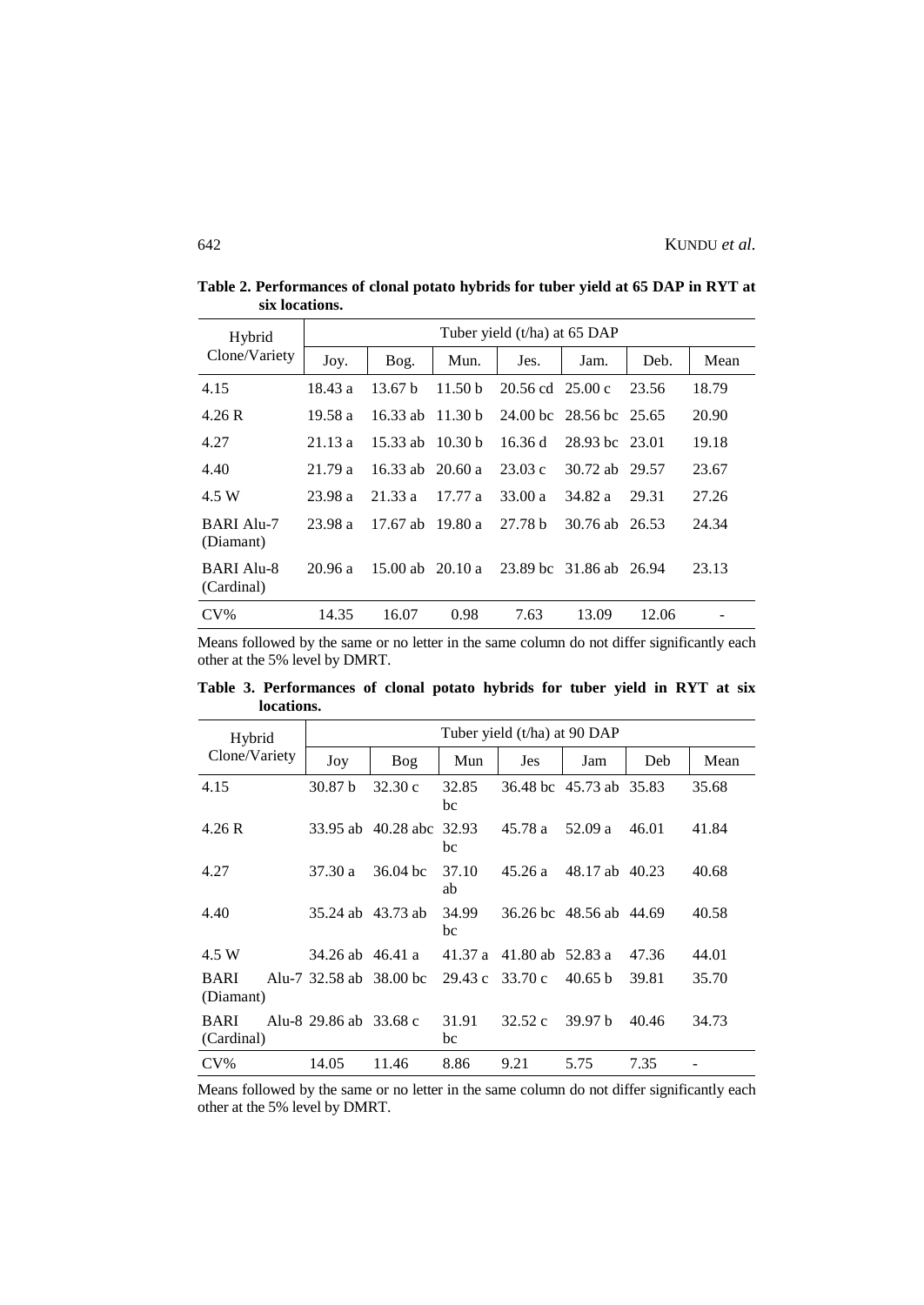Table 4 represents the size of the tubers in RYT at Joydebpur. Results showed that the tuber grades by number and weight as expressed in percentage were comparable to the check varieties, which indicated that all the three varieties are acceptable in production of marketable tubers.

**Table 4. Grading of tubers of the clonal potato hybrids by number and weight of RYT at 90 DAP.**

| Variety                         |          | Grading by Number (%) |                   | Grading by Weight (%) |              |                   |
|---------------------------------|----------|-----------------------|-------------------|-----------------------|--------------|-------------------|
|                                 | $<$ 28mm | $28 - 55$ mm          | $<$ 28mm          | $<$ 28mm              | $28 - 55$ mm | $>55$ mm          |
| 4.15                            | 12.79a   | 87.02 a               | 0.19 <sub>b</sub> | 2.08a                 | 97.16a       | 0.77 <sub>b</sub> |
| 4.26R                           | 17.80a   | 82.05a                | 0.15 <sub>b</sub> | 2.80a                 | 96.29a       | 0.91 <sub>b</sub> |
| 4.27                            | 12.08a   | 86.68 a               | 1.23a             | 1.57a                 | 93.72 a      | 4.71a             |
| 4.40                            | 14.40a   | 85.10 a               | 0.50 <sub>b</sub> | 2.07a                 | 96.02a       | 1.91 <sub>b</sub> |
| 4.5W                            | 11.44a   | 88.21 a               | 0.35 <sub>b</sub> | 1.86a                 | 96.69 a      | 1.45 <sub>b</sub> |
| <b>BARI Alu-7</b><br>(Diamant)  | 16.03a   | 83.20 a               | $0.77$ ab         | 3.32 a                | 93.11 a      | 3.57 ab           |
| <b>BARI Alu-8</b><br>(Cardinal) | 13.34a   | 89.69 a               | 0.31h             | 2.81a                 | 95.87 a      | 1.33 <sub>b</sub> |
| $CV\%$                          | 32.12    | 4.60                  | 42.12             | 43.11                 | 2.43         | 70.62             |

**Table 5. Yield performances of the clonal hybrids in participatory/on-farm variety trials over locations.**

| Hybrid                          |      |       |             | Tuber Yield (t/ha) at 90 DAP |       |       |  |  |  |  |
|---------------------------------|------|-------|-------------|------------------------------|-------|-------|--|--|--|--|
| Clone/Variety                   | Mun  | Bog   | <b>Jess</b> | Jam                          | Deb   | Mean  |  |  |  |  |
| 4.15                            | 34.7 | 34.89 | 34.85       | 33.4                         | 33.09 | 34.19 |  |  |  |  |
| 4.26R                           | 33.9 | 40.22 | 36.23       | 36.9                         | 45.37 | 38.52 |  |  |  |  |
| 4.27                            | 32.0 | 27.33 | 33.70       | 35.1                         | 36.70 | 32.97 |  |  |  |  |
| 4.40                            | 32.7 | 38.77 | 36.08       | 37.4                         | 42.69 | 37.53 |  |  |  |  |
| 4.5W                            | 31.9 | 38.66 | 39.16       | 39.5                         | 45.12 | 38.87 |  |  |  |  |
| <b>BARI Alu-7</b><br>(Diamant)  | 35.3 | 31.99 | 31.96       | 35.6                         | 36.81 | 34.33 |  |  |  |  |
| <b>BARI Alu-8</b><br>(Cardinal) | 33.8 | 27.55 | 32.94       | 30.7                         | 40.28 | 33.05 |  |  |  |  |

On-farm performance trials showed very good results. All of the three genotypes were top yielders in most of the locations. The average yields were also higher than the other varieties including checks. The mean yields of 4.5W, 4.26R, and 4.40 were 38.87, 38.52, and 37.53 t/ha, respectively, compared to 33.05 and 34.33 t/ha in checks BARI Alu-8 (Cardinal) and BARI Alu-7 (Diamant), respectively (Table 5).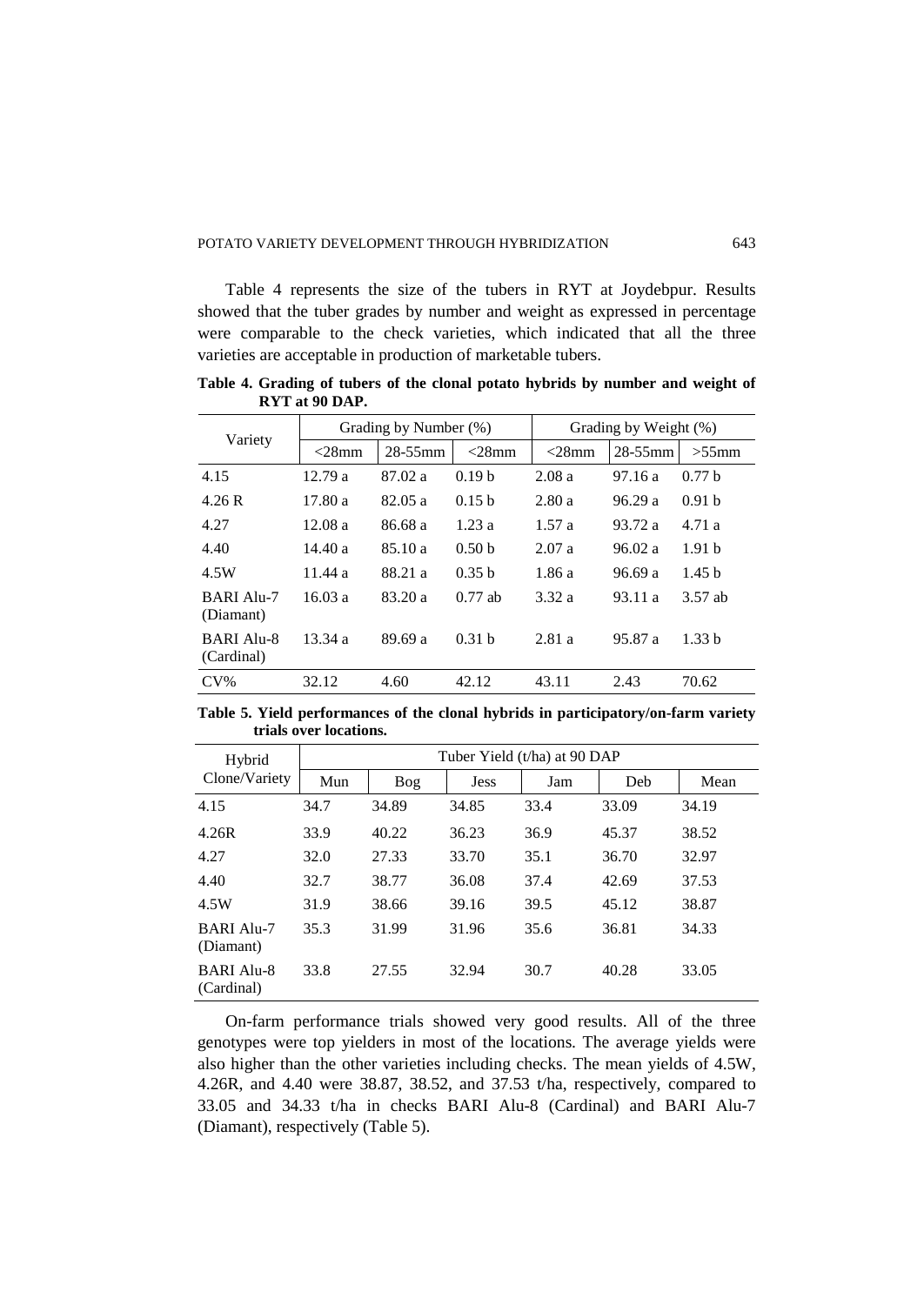| Sl.<br>no. | Character<br><b>BARI Alu-35</b> |                                                                                                                                                                                             | <b>BARI Alu-36</b>                                                                                                                      | <b>BARI Alu-37</b>                                                                                                             |  |
|------------|---------------------------------|---------------------------------------------------------------------------------------------------------------------------------------------------------------------------------------------|-----------------------------------------------------------------------------------------------------------------------------------------|--------------------------------------------------------------------------------------------------------------------------------|--|
| 01.        | Origin                          | Bangladesh                                                                                                                                                                                  | Bangladesh                                                                                                                              | Bangladesh                                                                                                                     |  |
| 02.        | Accession<br>number             | 4.5W                                                                                                                                                                                        | 4.26R                                                                                                                                   | 4.40                                                                                                                           |  |
| 03.        | Parentage                       | Cardinal X TPS-67                                                                                                                                                                           | Patrones X TPS-67                                                                                                                       | 934 X TPS-67                                                                                                                   |  |
| 04.        | Plant and<br><b>Stem</b>        | Medium plant height<br>with intermediate<br>type of stem. Stems<br>are green with weak<br>extension of<br>anthocyanine<br>coloration.                                                       | Medium plant height<br>with intermediate<br>type of stem. Stems<br>are green with strong<br>extension of<br>anthocyanine<br>coloration. | Medium plant height<br>with intermediate<br>type of stem. Stems<br>green with no<br>anthocyanine<br>coloration.                |  |
| 05.        | Foliage                         | Medium size of leaf<br>with weak<br>anthocyanine<br>coloration of mid<br>rib. Very weak<br>waviness of margin<br>of the leaflet.                                                            | Medium size of leaf<br>with strong<br>anthocyanine<br>coloration of mid<br>rib. Weak waviness<br>of margin of the<br>leaflet.           | Medium size of leaf<br>with no<br>anthocyanine<br>coloration of mid<br>rib. Very weak<br>waviness of margin<br>of the leaflet  |  |
| 06.        | Growth habit                    | Erect                                                                                                                                                                                       | Semi-erect.                                                                                                                             | Erect                                                                                                                          |  |
| 07.        | Tubers<br>Characters            |                                                                                                                                                                                             |                                                                                                                                         |                                                                                                                                |  |
|            | Skin Colour                     | Yellow                                                                                                                                                                                      | Red                                                                                                                                     | Yellow                                                                                                                         |  |
|            | Shape                           | Oval                                                                                                                                                                                        | Long oval                                                                                                                               | Oval to long oval                                                                                                              |  |
|            | Depth of eyes                   | shallow                                                                                                                                                                                     | shallow                                                                                                                                 | shallow                                                                                                                        |  |
|            | Size                            | medium                                                                                                                                                                                      | medium to large                                                                                                                         | medium                                                                                                                         |  |
|            | Flesh colour                    | Light cream                                                                                                                                                                                 | Light cream                                                                                                                             | Light yellow                                                                                                                   |  |
| 08.        | Sprout                          | Sprout size is<br>medium, broad<br>cylindrical shape,<br>red violet, strong<br>intensity of<br>anthocyanine<br>coloration of base,<br>very strong intensity<br>of pubescence at the<br>base | Small, spherical with<br>pubescence at the<br>base; weak<br>anthocyanin<br>coloration of tip and<br>pubescence of tip is<br>absent.     | Large, cylindrical,<br>strong, intensity of<br>anthocyanin<br>coloration and<br>medium to strong<br>pubescence of the<br>base. |  |
| 09.        | Duration<br>the crop            | of 90 to 95 days                                                                                                                                                                            | 90 to 95 days                                                                                                                           | 90 to 95 days                                                                                                                  |  |
| 10.        | Yield range                     | 30-45 (t/ha)                                                                                                                                                                                | 32-45 (t/ha)                                                                                                                            | 30-45 (t/ha)                                                                                                                   |  |

**Table 6. The identifying characters of three clonal potato hybrids developed by TCRC.**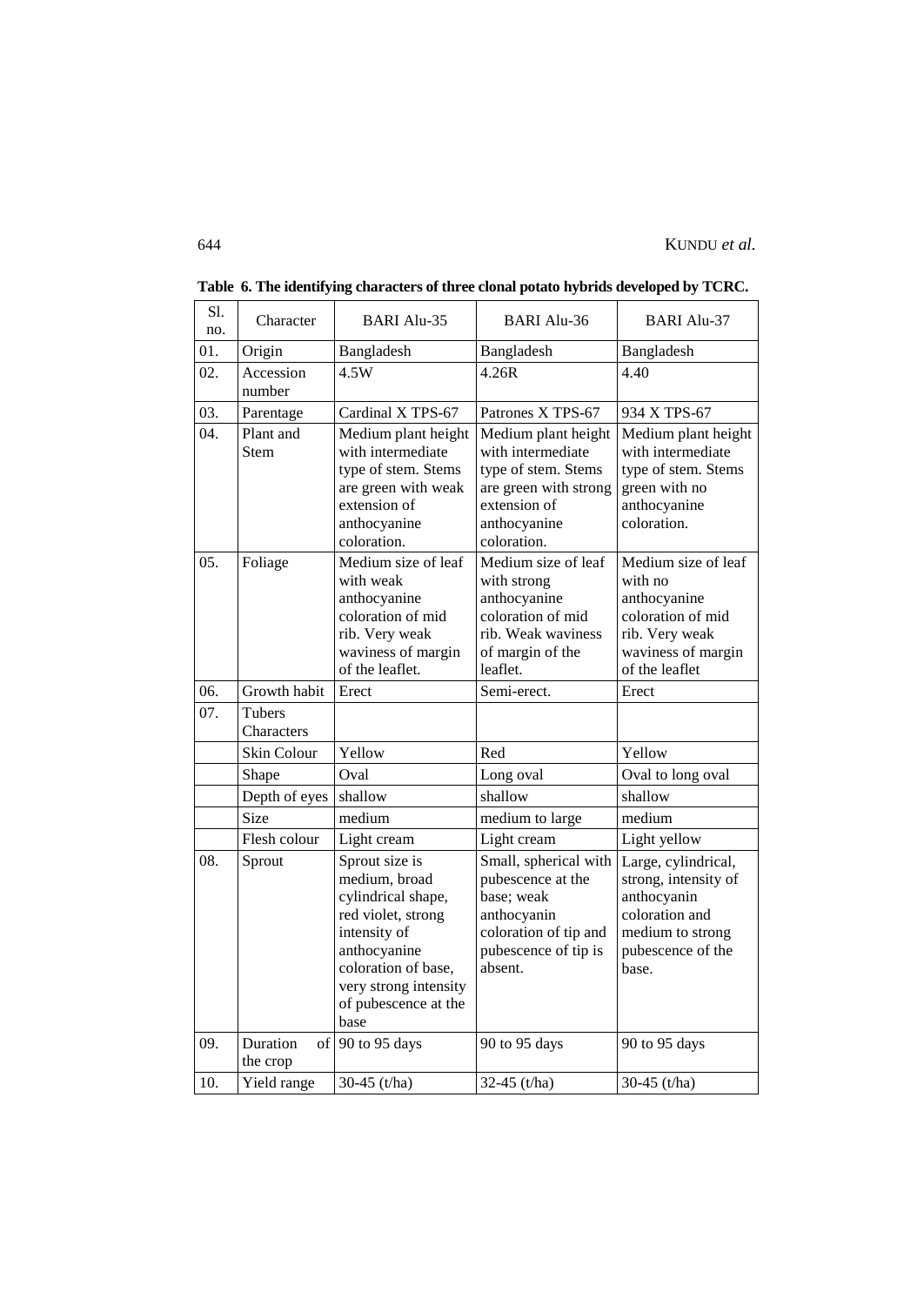**Table 7. Pictorial presentation of some identifying characters of the three clonal potato hybrids developed by TCRC.**

| Sl.<br>no. |                                                         | Character BARI Alu-35 (4.5W) | BARI Alu-36 (4.26R) | <b>BARI Alu-37 (4.40)</b> |
|------------|---------------------------------------------------------|------------------------------|---------------------|---------------------------|
|            | 01. Foliage                                             |                              |                     | Rо<br>440                 |
|            | 02. Plant and<br>Stem                                   |                              |                     |                           |
|            | 03. Leaves                                              |                              |                     |                           |
| 04.        | Tubers<br>with<br>cross<br>section<br>(Flesh<br>colour) | $-$                          | (398)               |                           |
|            | 05. Sprout                                              |                              |                     |                           |

These three varieties 4.5W, 4.26R, and 4.40 were released by NSB in 2012 as BARI Alu-35, BARI Alu-36, and BARI Alu-37. The identifying characters of the three varieties are presented in Table 6 and 7.

# **References**

TCRC. 2001-2010. Annual Reports of the TCRC for the years from 2001-02 to 2010-11. TCRC, BARI, Joydebpur, Gazipur, Bangladesh.